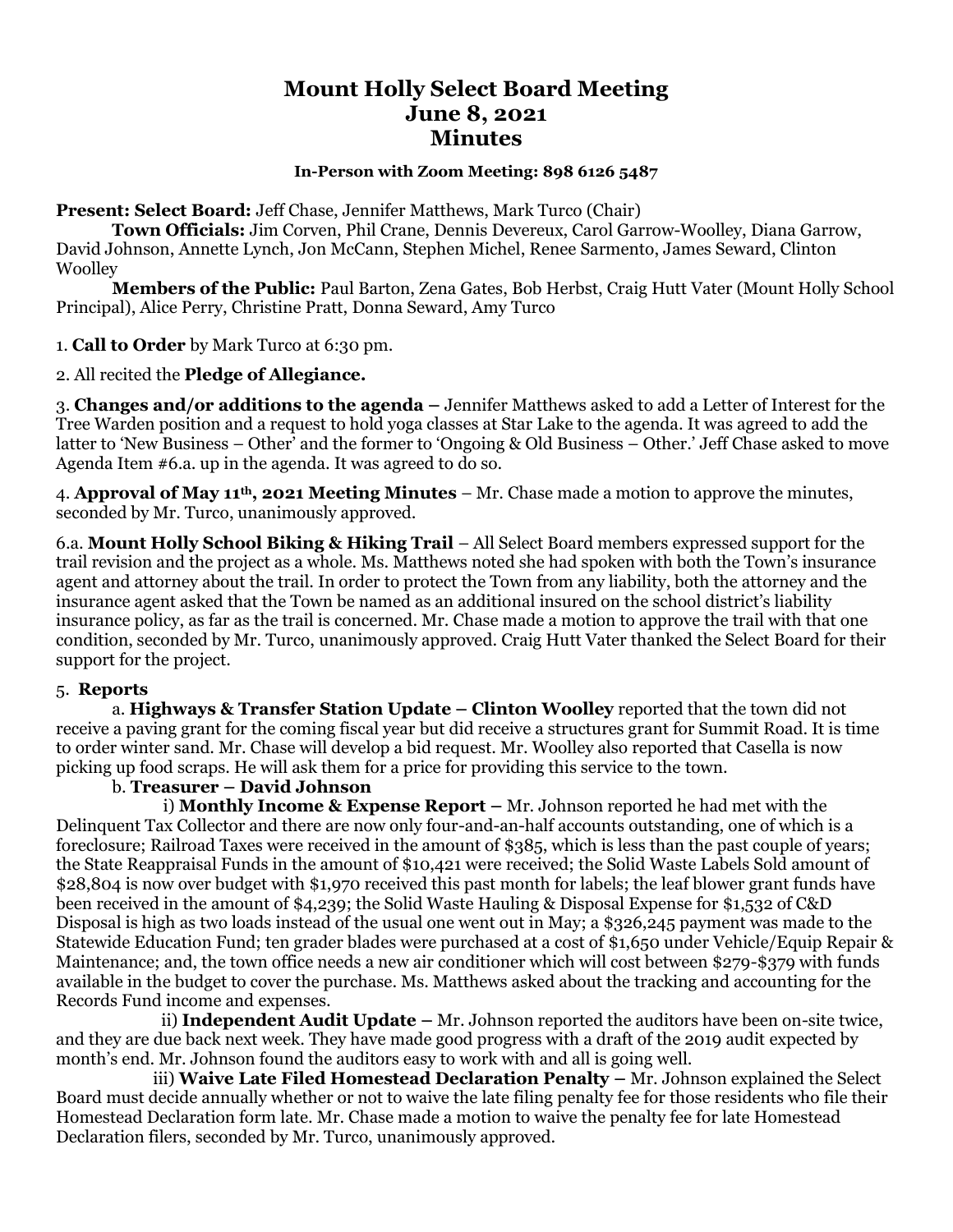iv) **Delinquent Tax Report/Tax Sales –** Mr. Johnson reported that only four-and-an-half accounts were outstanding: only one is possibly going to tax sale; one is making partial payments; and one may need some extra work by the tax attorney. All the big outstanding accounts were paid last month.

c. **Listers Update – David Johnson** reported that annual grievances were held May 21st and 22nd . There were six property owners who grieved: after review of the property value with two property owners, the owners were okay; one grievance was denied; and the Listers lowered the value on the other three properties. No appeals have been filed. The Grand List grew by 1% this past year.

d. **Mount Holly Planning Commission Update – Jon McCann** reported the Planning Commission has two subdivisions in process. The Commission has also revised the application forms so as to gather more of the needed information and to improve the process.

e. **Mount Holly Conservation Commission Update – Phil Crane** reported on the need for a tree warden to continue with the Shade Tree Preservation Plan. After consultation with others, he has submitted his Letter of Interest for the position. If appointed, the Conservation Commission can continue to move forward with the shade tree preservation plan program. An immediate concern to the town, as far as trees are concerned, is the imminent arrival of the Emerald Ash Borer; an ash tree inventory needs to be completed. The Commission is also focused on Star Lake and what can be done to preserve it. Looking to the immediate future, the Health Officer will test the lake every other week for E.coli and the like in an effort to be sure any summer swimmers will be safe. Commission members continue to work on updating the town's natural resources inventory, and they are awaiting the final report on the town-wide survey from Castleton University. Commission member Jim Corven continues to recruit residents for the iNaturalist biodiversity project, a project which is proving to be of great interest to many.

f. **Traffic Safety Concerns Study Committee Report – Dennis Devereux** read the Report of the Traffic Safety Committee (see attached). Mr. Turco thanked Mr. Devereux and the committee for their time and efforts in putting the report and suggestions together. Amy Turco asked about the flashing lights and blinding, bright light on Old Turnpike Road. Mr. Turco said they would have to determine if the light was in the town right-of-way, and if it is, a request will be made for its removal. Annette Lynch asked if the suggestions by the committee were supported by data and/or accident reports. Mr. Devereux replied they were only the committee's observations in the hopes of starting the conversation. Bob Herbst stated that signage was okay but enforcement was also needed by perhaps hiring either the sheriff or the VT State Police to occasionally patrol and enforce the speed limit. Discussion ensued. The Select Board decided to hold a Special Meeting devoted to this topic on Tuesday, June 29<sup>th</sup> at 6:30 pm.

g. **Rutland Regional Planning Commission Update – Jon McCann** reported that Devon Neary gave a presentation on all the transportation-related initiatives at the Rutland Region Transportation Council. He also noted that the RRPC staff is busy answering questions about the coming ARPA funding.

h. **Rutland Region Transportation Council Update – Clinton Woolley** was not able to attend the RRTC meeting due to personal issues going on, so there was no update.

i. **Rutland County Solid Waste District Update – Clinton Woolley** was not able to attend the RCSWD meeting due to personal issues going on, so there was no update.

#### 6. **Ongoing & Old Business**

a. **Mount Holly School Hiking & Biking Trail –** see above.

b. **Junk Ordinance Enforcement –** All three Select Board members had looked at the properties currently in violation of the ordinance and found that all the property owners had taken steps to clean up the accumulating junk, debris, trash, and/or junk cars. Mr. Turco noted that others in town are now aware of the ordinance, and he stressed the importance of keeping yards clean for a healthy environment for the home and for the aesthetics of the town. Discussion ensued about follow-up letters: one will thank an owner for the complete clean-up of his property; the other letters will encourage the owners to keep working on property clean-up with a re-evaluation of each property by the Select Board at the July 13th meeting.

c. **Select Board Admin. Assistant Position –** Ms. Matthews stated she had spoken with another temp agency, but they do not have offices or candidates in the area. She also noted that two individuals had expressed interest in the position. The ad for the position will continue to run.

d. **ARPA Funds –** Ms. Matthews explained that there was not much new information. She said she had received an email from Rutland Regional Planning Commission just before the meeting about the county funding, which was originally to also go to the municipalities in VT as there are no county governments per se. The US Treasury decided that Vermont does have units of county government in judicial and law enforcement, so where the county funding ends up is still in flux. The first-half of the municipal funds, however, will be available sometime this month. Ms. Matthews noted the steps that could be taken now in preparation for